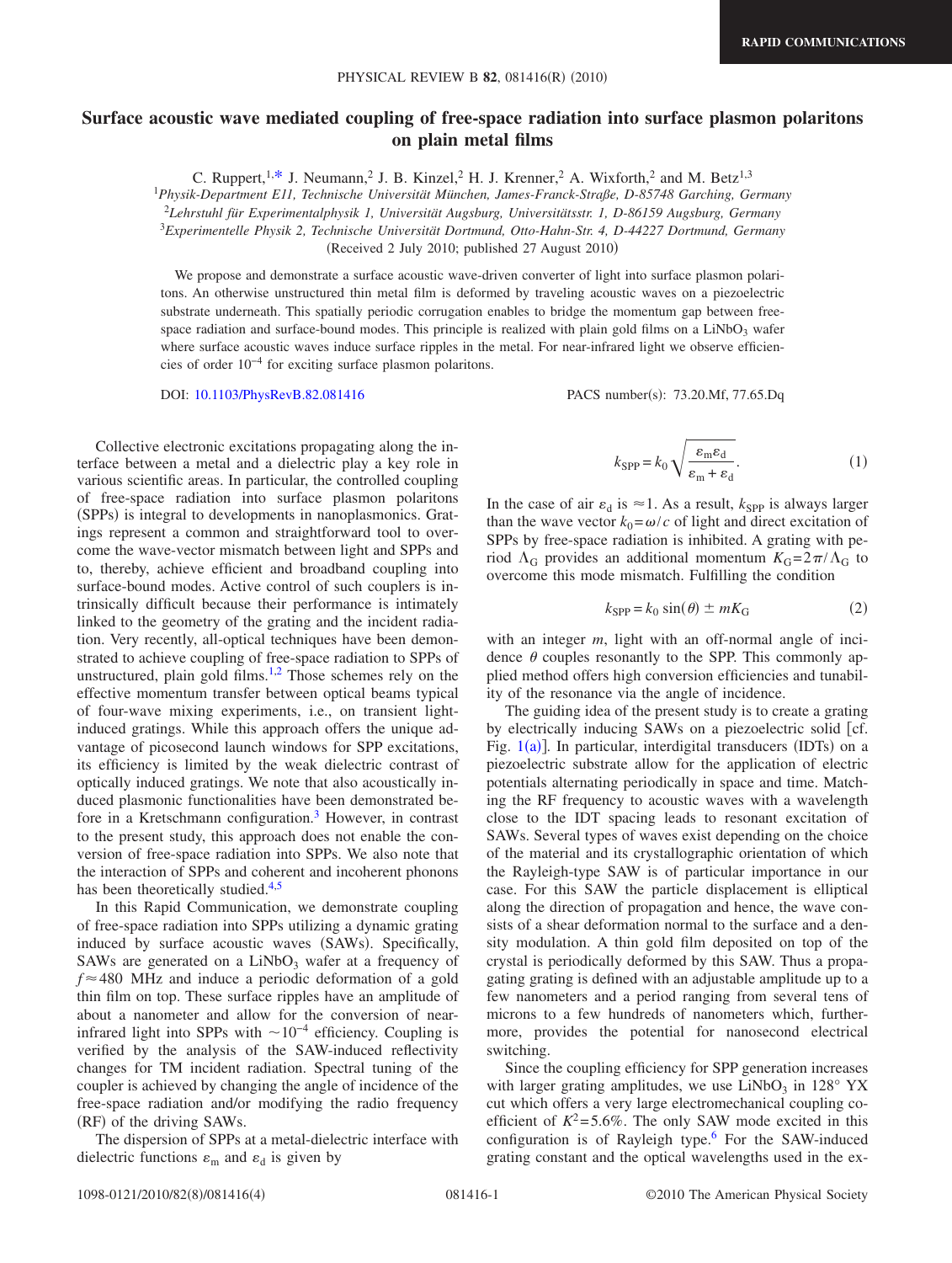

FIG. 1. (Color online) (a) Scheme of a SAW driven plasmon launcher: an RF voltage is applied to an interdigital transducer and generates surface acoustic waves that deform a metal film on top. This grating enables to convert free-space radiation  $(\vec{k}_0)$  into propagating SPP modes  $(\vec{k}_{\text{SPP}})$ . (b) Difference of the normalized TM and TE reflectivity changes related to the SAW-induced grating. Solid line: theoretical prediction for the angular/spectral dependence of the resonance according to Eq.  $(2)$  $(2)$  $(2)$  and  $m=1$ .

periments, several constraints have to be considered. SAWs of larger period and correspondingly lower frequency lead to larger surface ripples favorable for SPP excitation. At the same time larger grating periods demand for larger offnormal angles of incidence and/or larger optical wavelengths [cf. Eq. ([2](#page-0-0))]. In this study, a grating period of  $\sim 8$   $\mu$ m in combination with near-infrared radiation from a Ti:sapphire laser turned out to be a good compromise. In particular, our device contains gold IDTs with 50 finger pairs and 4  $\mu$ m electrode separation to excite SAWs with a wavelength of 8  $\mu$ m. Each electrode is 800-nm-wide and 250- $\mu$ m-long. 1.7 mm from the IDT, a  $300 \times 250$   $\mu$ m<sup>2</sup> and 40-nm-thick gold film (on 10 nm Ti adhesion layer) is deposited directly on the substrate.

A home-built femtosecond Ti:sapphire laser is used as a broadband light source covering a spectral range from 870 to 970 nm.<sup>7</sup> Both the sample mounting and the fiber-based detection optics are implemented on a  $\theta$ -2 $\theta$  stage to facilitate angular scans. Polarization optics controls the linear polarization state of the laser-pulse train with respect to the plane of incidence (TM and TE polarization). The sample is oriented such that the propagation direction of the SAWs coincides with the plane of incidence. The light is weakly focused on the sample with a spot size slightly smaller than the dimensions of the gold film, giving rise to an angular resolution of 0.7° Spectral selection is provided either by bandpass filters with full width half maximum (FWHM) 10 nm width or by dispersing the reflected light in a grating spectrometer with 3.5 nm resolution. We use lock-in-detection referenced to a 2 kHz amplitude modulation of the SAWs driven by a high-power RF generator. Essentially, this

## <span id="page-1-0"></span>RUPPERT *et al.* 2010) **PHYSICAL REVIEW B 82**, 081416(R) (2010)

scheme extracts the SAW-induced reflectivity change in the gold film.

A two-dimensional representation of the reflectivity changes as a function of the angle of incidence and optical wavelength is presented in Fig.  $1(b)$  $1(b)$ . For this set of data, the entire laser spectrum is used and the reflected light is analyzed in the spectrometer. The RF frequency is  $f = 490.276$  MHz and a power of  $P = 13$  mW is applied to the device. While the result for TE polarized light is rather unstructured, the difference of the signals for TM and TE polarizations displayed in Fig.  $1(b)$  $1(b)$  shows a pronounced negative peak with an angular position that changes with wavelength. As will be corroborated by further results below, this dip points to the coupling of free-space radiation to SPP modes mediated by the SAW-induced grating. We note that the negative  $\sim 10^{-4}$  signals directly prove missing reflected light for TM polarization as expected for SPP excitation. The observed spectral linewidth of the SPP resonance is  $\Delta\lambda \approx 60$  nm. However, such a broad linewidth is not unexpected since we use a gold thin film. Model calculations for 40 nm gold on a dielectric substrate indicate the width of the SPP resonance to increase by a factor of three compared to bulk gold. In addition, SPP attenuation is very sensitive to surface roughness which in part is related the roughness of the optically polished substrate.

Figure  $1(b)$  $1(b)$  also shows the expected dispersion of the resonance angle according to Eq.  $(2)$  $(2)$  $(2)$  and  $m=1$  which agrees reasonably well with the experimental trend. The dielectric function for gold used for the calculation of  $k_{\text{SPP}}$  in Eq. ([1](#page-0-1)) is derived from a Drude fit to experimental data $8$  while the grating periods in Eq.  $(2)$  $(2)$  $(2)$  are determined from diffraction experiments detailed below. At first glance, the grating period is given by the wavelength of the driving SAW according to  $\Lambda$ <sub>G</sub>= $v_s/f_{SAW}$ , which, using  $v_s$ =3977 m/s,<sup>9</sup> yields  $\Lambda$ <sub>G</sub>=8.112  $\mu$ m. In the experiment, we directly measure the grating period on the gold film by analyzing the angular position of the first-order diffracted beam. For the given parameters we find  $\Lambda$ <sub>G</sub>=7.57  $\mu$ m, i.e., considerably smaller than expected. This phenomenon is caused by the metallized surface where the sound velocity is reduced due to electric short circuiting and mass loading.<sup>10</sup> The velocity change  $\Delta v$ is directly related to the electromechanical coupling coefficient via  $K^2 = 2\Delta v/v_s$ . The corresponding sound velocity of 3711 m/s is in good agreement with previous results. $11-13$ The remaining angular discrepancy in Fig.  $1(b)$  $1(b)$  probably results from a resonance shift induced by the finite film thickness and surface roughness.<sup>14</sup>

A more detailed picture of the angular dependence of the SAW-induced reflectivity changes for both TE and TM polarization is displayed in Fig.  $2(a)$  $2(a)$ . For this set of experiments, the incident light is filtered with a bandpass at 940 nm (FWHM 10 nm). A RF signal with a frequency of  $f = 491.032$  MHz and a power of  $P = 20$  mW is applied to the launching IDT. The TE results vary only modestly with the angle of incidence. In marked contrast, we observe prominent dips in the TM reflectivity changes at angles of  $\theta$ =63.7° and  $\theta$ =49.8°. While the former resonance is consistent with the results shown in Fig.  $1(b)$  $1(b)$ , the latter resonance is also indicative of SPP launching via a more complex mechanism. In particular, the resonance position is close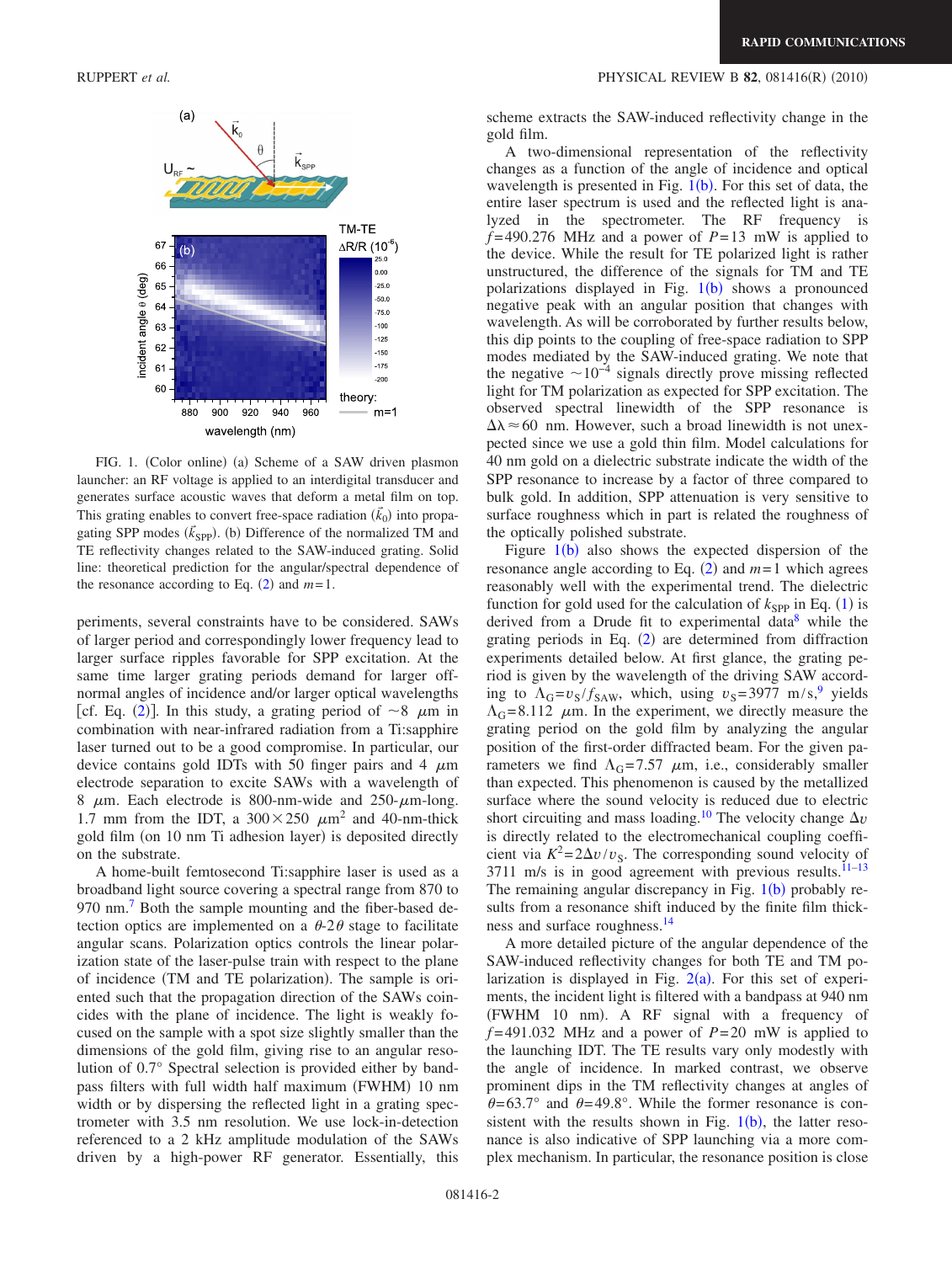<span id="page-2-0"></span>

FIG. 2. (Color online) (a) Angular dependence of the SAWinduced normalized reflectivity change for TM- and TE-polarized light. The arrows pointing downwards (upwards) indicate the expected angular positions for the SPP (DE) resonances. (b) Angular dependence of the first-order diffraction efficiency  $\eta^*_{-1}$ . Dashed line: theoretical prediction for light of  $\lambda = 940$  nm wavelength.

to the one expected for an  $m=2$  $m=2$  coupling in Eq. (2). Such a direct process is unlikely to occur for a deformation induced by a mostly sinusoidal SAW. However, higher acoustic harmonics are easily generated on  $LiNbO<sub>3</sub>$  in a nonlinear elastic process since the SAW power is confined to a layer of only a few acoustic wavelengths at the surface, resulting in quite large power densities close to the surface. The existence of second-harmonic SAWs is corroborated by the analysis of the diffraction pattern of the gold film. While no secondorder diffraction of the grating with the  $\Lambda$ <sub>G</sub> = 7.57  $\mu$ m period is resolved in the experiment, we clearly identify diffracted light consistent with the first-order diffraction of a  $\Lambda'_G$  $= 3.635$   $\mu$ m grating. Together with the expected sound velocity dispersion of a mass-loaded film this periodicity is reasonable for the second harmonic of the driving SAW. Solving Eq. ([2](#page-0-0)) with the measured grating periods of  $\Lambda$ <sub>G</sub> = 7.57  $\mu$ m and  $\Lambda'_G$  = 3.635  $\mu$ m, and *m* = 1 predicts resonance angles of  $\theta = 62.9^{\circ}$  and  $\theta = 49.1^{\circ}$ , respectively. As visualized by the arrows pointing downwards in Fig.  $2(a)$  $2(a)$ , those angular positions agree well with the experiment.

The diffraction pattern of the SAW-induced grating reveals interesting details about the surface ripple on the metal film. In particular, the efficiency of diffraction into the first order provides information on the magnitude of the deformation. To this end, diffraction of light by SAWs is described by a phase grating with period  $\Lambda$ <sub>G</sub> related to the surface ripple.<sup>15[,16](#page-3-15)</sup> For a sinusoidal grating with amplitude  $\delta$  and reflection coefficient  $R$  the first-order diffraction efficiency is

$$
\eta_{\pm 1} = \frac{I_{\pm 1}}{I_0} \approx R^2 [k_0 \cos(\theta) \cdot \delta]^2. \tag{3}
$$

<span id="page-2-2"></span>Hence, a diffraction efficiency of  $\eta_{-1}^* = I_{-1}/RI_0 = 2.2 \times 10^{-5}$  at  $\theta$ =64° incident angle for TM polarized light *(R*=0.96) leads to an estimated amplitude of  $\delta \approx 1.6$  nm. The theoretical angular dependence of the diffraction efficiency  $\eta_{-1}^*$  for  $\delta$  $= 1.6$  nm is shown in Fig. [2](#page-2-0)(b) and agrees well with the experimental results.

 $(2010)$ 

<span id="page-2-1"></span>

FIG. 3. (Color online) (a) Resonance angle for various frequencies and (b) exemplary angular scans for two different RF frequencies. Light is filtered via a bandpass at a central wavelength of  $\lambda$  $= 940$  nm and  $P = 20$  mW RF power is applied.

We note that apart from SPP excitation also diffraction edge (DE) anomalies may occur, i.e., anomalies for incident angles where light is diffracted right into the plane of the gold film. This is equivalent to the condition  $k_0$  $=k_0 \sin(\theta) \pm nK_G$  with an integer *n*. The expected angles for the DE anomaly and the two above grating periods are  $\theta$  $= 61.1^{\circ}$  and  $\theta = 47.9^{\circ}$  [cf. arrows pointing upward in Fig.  $2(b)$  $2(b)$ ]. Neither TM nor TE polarization show a clear signature of DE anomalies. This finding is not unexpected since DE anomalies for most experimental configurations are weaker than resonances related to SPP excitation.<sup>17</sup>

Now we turn to the tuning potential of the SAW-induced grating. Not only the amplitude of the grating can be controlled by varying the RF power but also the frequency and thus the grating period is slightly tunable. The corresponding SPP resonance angles for a variation in the frequency within the  $\Delta f$ =18 MHz bandwidth of the IDT are shown as symbols in Fig.  $3(a)$  $3(a)$ . To obtain those resonance positions, angular scans for TM-and TE-polarized light at  $\lambda = 940$  nm are performed and the peaks' angular positions are extracted after subtracting both curves. Examples for the SAW-induced reflectivity changes for TM polarized light are shown in Fig.  $3(b)$  $3(b)$ . Most importantly, we observe an angular shift of the resonance position of up to  $\theta = 0.7^{\circ}$  upon tuning the RF frequency. We note that frequency tuning over the range of *f*  $= 489$  MHz $\pm 9$  MHz comes along with a 4% variation in  $\Lambda$ <sub>G</sub>. Within this interval, Eq. ([2](#page-0-0)) predicts a linear shift of  $\theta$ [solid line in Fig.  $3(a)$  $3(a)$ ] in good agreement with the experimental trend. For constant RF power, a maximum peak amplitude is observed at  $f \approx 489$  MHz which decreases for both higher and lower frequencies as the excitation of SAWs becomes less efficient. The overall observed shift of the SPP resonance is approximately half its angular peak width  $\lceil cf \rceil$ . Fig.  $3(b)$  $3(b)$ ] when *f* is tuned across the IDTs bandwidth.

We also investigate the power dependence of the SPP resonance and the grating's diffraction efficiency for TM polarized light at  $\lambda = 490$  nm wavelength (data not shown).